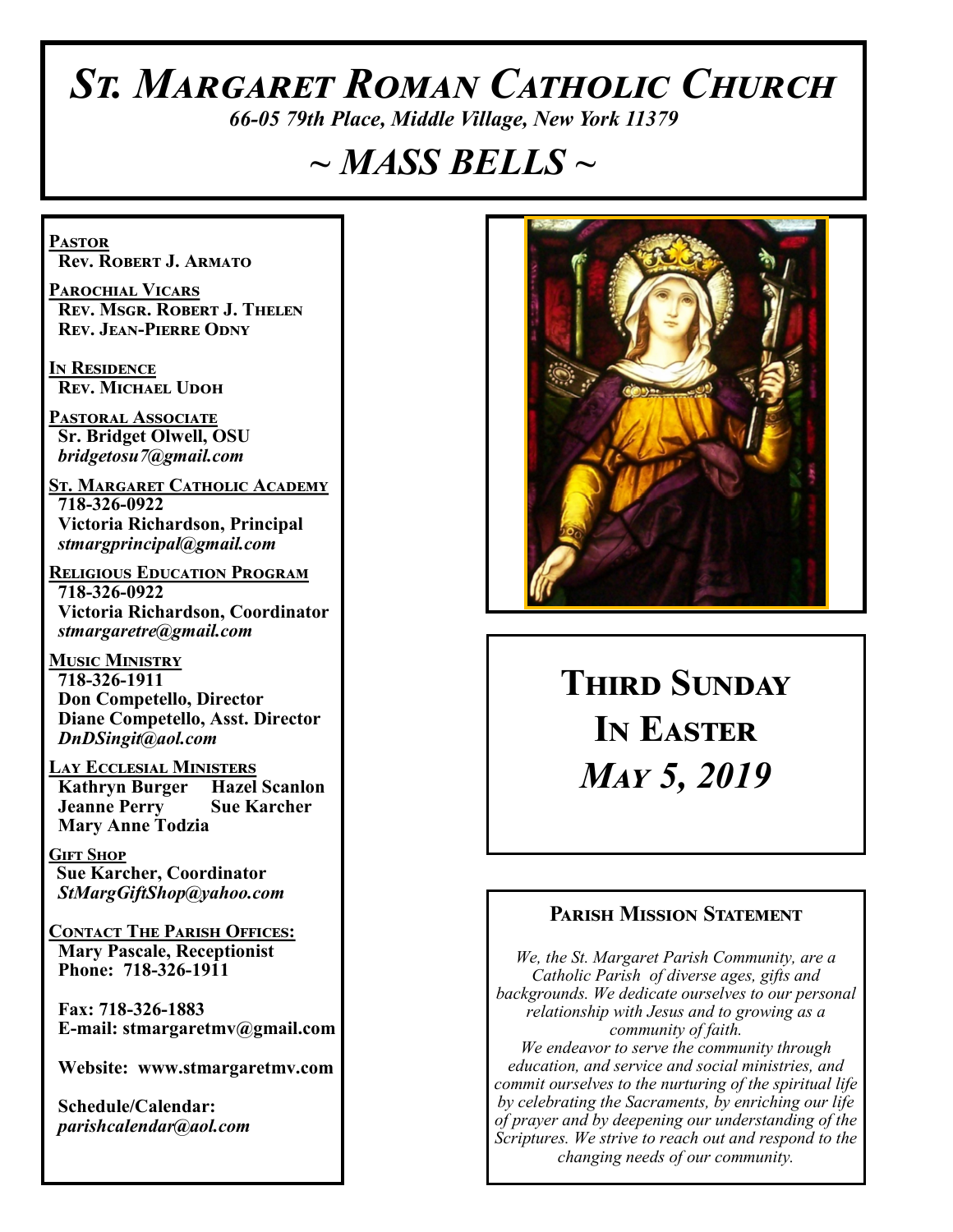# *MASSES FOR THE WEEK*

| SUN.<br>7:30<br>9:00<br>10:30<br><b>NOON</b><br>5:00PM | <b>MAY 5 - THIRD SUNDAY IN EASTER</b><br>John and Concetta Averna<br>Antonino Catalano/Antonino Colombo/<br>Rosa Tumminello/Anna Scarpa<br>Emma Putillo<br>Fire Lt. Kevin J. and William Pfeifer<br>People of the Parish                                                                                |  |
|--------------------------------------------------------|---------------------------------------------------------------------------------------------------------------------------------------------------------------------------------------------------------------------------------------------------------------------------------------------------------|--|
| MON.                                                   | <b>MAY 6 - EASTER WEEKDAY</b>                                                                                                                                                                                                                                                                           |  |
| 7:00                                                   | <b>Purgatorial Society</b>                                                                                                                                                                                                                                                                              |  |
| 9:00                                                   | Rosa Stalzer                                                                                                                                                                                                                                                                                            |  |
| TUE.                                                   | <b>MAY 7 - EASTER WEEKDAY</b>                                                                                                                                                                                                                                                                           |  |
| 7:00                                                   | Intention of Maura                                                                                                                                                                                                                                                                                      |  |
| 9:00                                                   | Donna and Dominic Orsano                                                                                                                                                                                                                                                                                |  |
| WED.                                                   | <b>MAY 8 - EASTER WEEKDAY</b>                                                                                                                                                                                                                                                                           |  |
| 7:00                                                   | Rev. Joseph O'Donnell, CM(BIRTH/ANN)                                                                                                                                                                                                                                                                    |  |
| 9:00                                                   | Joseph and Elizabeth Sustar                                                                                                                                                                                                                                                                             |  |
| THU.                                                   | <b>MAY 9 - EASTER WEEKDAY</b>                                                                                                                                                                                                                                                                           |  |
| 7:00                                                   | Pat O'Brien (BIRTH)                                                                                                                                                                                                                                                                                     |  |
| 9:00                                                   | <b>Elia and Marie Prantil</b>                                                                                                                                                                                                                                                                           |  |
| FRI.                                                   | <b>MAY 10 - ST. DAMIEN deVEUSTER</b>                                                                                                                                                                                                                                                                    |  |
| 7:00                                                   | Margaret Settineri                                                                                                                                                                                                                                                                                      |  |
| 9:00                                                   | <b>Brian Versaci</b>                                                                                                                                                                                                                                                                                    |  |
| SAT.<br>9:00                                           | <b>MAY 11 - EASTER WEEKDAY</b><br>Collective: Velma Thornton/Angelina<br>Grillo/Giuseppina Gennari/William T.<br>and Carolyn Collins/                                                                                                                                                                   |  |
| 5:00PM                                                 | People of the Parish                                                                                                                                                                                                                                                                                    |  |
| SUN.                                                   | <b>MAY 12 - FOURTH SUNDAY OF</b><br><b>EASTER/MOTHER'S DAY</b>                                                                                                                                                                                                                                          |  |
| 7:30<br>9:00                                           | Virginia Congemi<br>In honore per la Madonna DiFatima e in<br>memoria di Benedetto Barretta e Famiglia<br>Francesca, Giuseppe, e Salvatore<br>Casabianca/Vincenza Palmeri/Maria<br>Ciaccio/Girolama Curatolo/Daniele Bussa/<br>Rosario, Rosaria e Nunzio Taormina/<br>Antonina Catalano/Maria Curatolo/ |  |
| 10:30                                                  | Margaret M. Forte                                                                                                                                                                                                                                                                                       |  |
| <b>NOON</b>                                            | Mother's Day Novena                                                                                                                                                                                                                                                                                     |  |
| 5:00PM                                                 | <b>Helen Dowdle and Rita Cooney</b>                                                                                                                                                                                                                                                                     |  |

**SAINT DAMIEN deVEUSTER MAY 10**

# **PARISH INFORMATION**

**Rectory Office Hours Monday - Friday - 9 am to Noon, and 1 pm to 5pm Tuesday & Wednesday evenings 5-7pm Saturday - by appointment Sunday - closed**

**CONFESSIONS** - Saturday, 4-4:45 pm or by appointment with a priest.

**NOVENA** to Our Lady of the Miraculous Medal Mondays after the 9am Mass.

**BAPTISMS** take place on the 1st and 3rd Sundays of the month. Please call the rectory for an appointment and to register your child.

**WEDDINGS MUST** be scheduled at least six months in advance by appointment with a priest or a deacon. Please call the rectory office. For marriage preparation information visit www.pre-cana.org.

**THE ENGLISH CHOIR** rehearses on Tuesday, at 7 pm in the Church. Tenors and baritones needed!

**IL CORO ITALIANO** prattica ogni Domenica prima della Messa Italiana.

**THE YOUTH CHOIR** rehearses on Thursday, from 6-7 pm in the Church. For more info, DnDsingit@aol.com

**BOY SCOUT TROOP #119** meets on Tuesdays from 7:15-9 pm in the Parish Hall. New members are welcome, age 10 1/2 & up. Call Mr. Krzewski, 718-894-4099.

**CUB PACK #119** meets on Mondays from 7-8:30 pm in the Parish Hall. New members welcome, age 6 to 10-1/2. Call Mr. Krzewski, 718-894-4099.

**SENIOR CITIZENS** meet every Wednesday at 12 Noon in the Parish Center.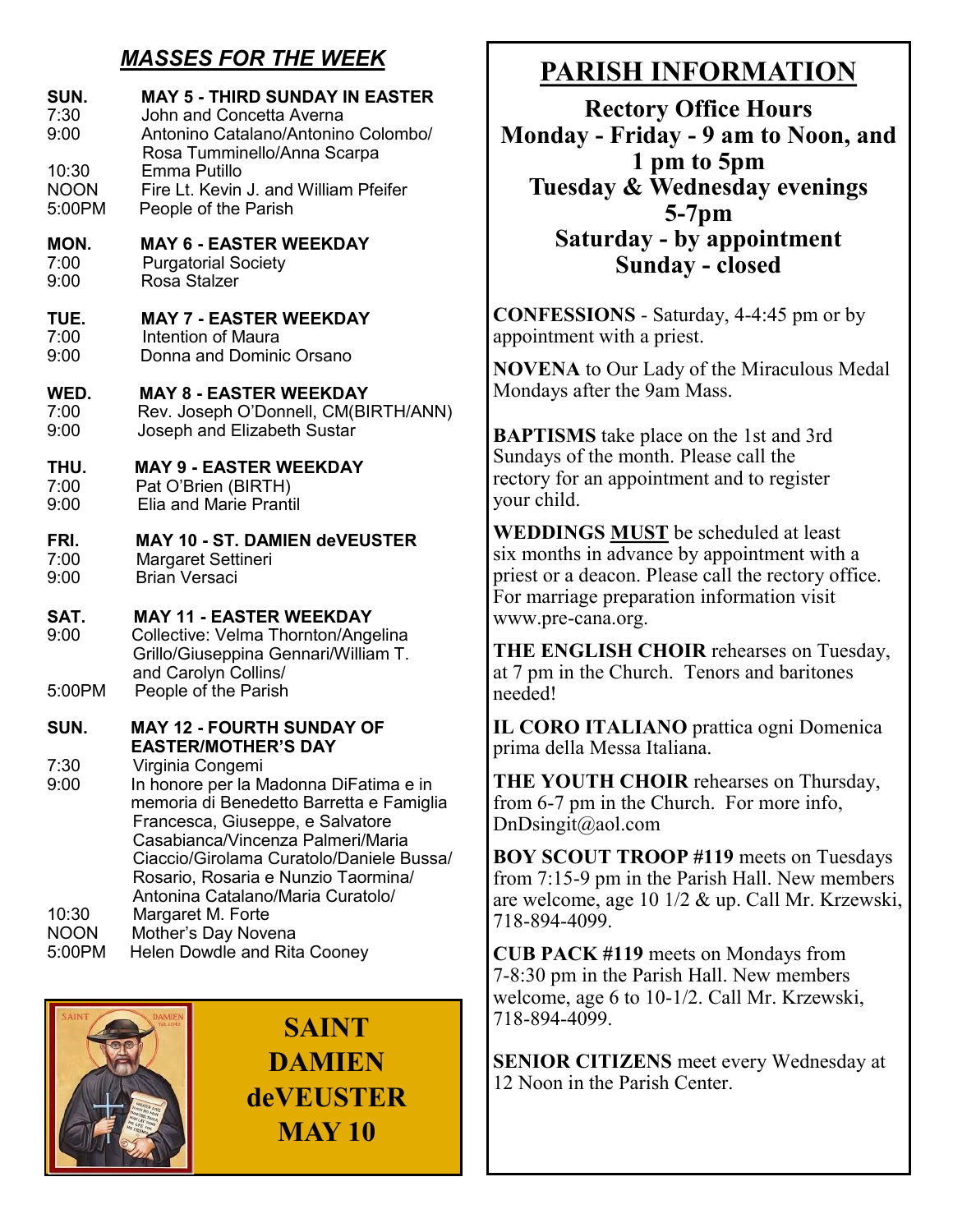# PLEASE PRAY FOR OUR SICK

Karen Guarascio, Connie Faccibene, Linda Frazier, Cari Ann Falk-LoBello, Glen Falk, Ronald Frazier, Robert Sabini, Lee Falk, Scott White, Baby McKinley Kelleher, Sean Harrison, Justin James Quirke, Elizabeth Ott, Dr. Joan Virostko, Alfie Poje, Carol Arevalo, Jim O'Driscoll, Victoria Lippolis, Mary Rigovich, Matteo Sabini, Charles Schaaf, Alvaro Andres Gonzalez, Luis Sanchez, Billy Gillespie, George McGarry, Cathie Greulich, Anthony Bruno, John Wert, Joseph Stubbs, Bob & Karen Schaefer, Michael Hirst, Mary Harrison, John Murphy, Anne McGinnis, Richard Santangelo, Norma Voyer, Vicky Turato, Adriana Caruso, Julio Pelaez, Maritza Gutierrez, Graciela Mora, Cindy Mulore, Salvatore Tuttolomondo, Gloria Mojica, Gloria Pemaj, Anne Gorian, Allen McConville, Joseph Simon, Jack Marchindiondo, Victoria Lippolis, The Scaturro Family, Joseph Siano, Louis Pitelli, Marion Caracciola, Vita Mazzola,

*The names will remain for 3 months, please call 718-326-1911 and ask for continued prayers.*

#### **Prayer Requests**

**Pray for vocations to the Priesthood and Religious Life.** 

**Please pray for our men and women from our Parish serving in the defense of our country: Lt. Col. Thomas Frohnhoefer Sgt. Robert A. Domenici** 



#### *WE RECALL OUR BELOVED DECEASED*

*Especially, Louise Buonomo, Michelina Stellato, Maria Curatolo, May they rest in Christ's Peace!*

# **MEMORIALS**

# *WINE & HOST THIS WEEK*

*are offered in memory of Richard & Robert Tchinguirian at the request of Frank & Florence Cerar.*

# *ALTAR CANDLES THIS WEEK*

*are offered for the intention of Deniese Aiello.*

# *TABERNACLE LAMP THIS WEEK*

*is lit in memory of Giuseppe Dalfino at the request of fellow EPAC Principals.*

#### **TODAY'S READINGS**

 *Third Sunday in Easter* Acts 5:27-32, 40B-41 Ps. 30:2, 4, 5-6, 11-12, 13 Rev. 5:11-14 Jn 21:1-19 or Jn 21:1-14

#### **READINGS FOR THE WEEK**

| Monday:    | Acts 6:8-15<br>Ps 119:23-24, 26-27, 29-30<br>Jn $6:22-29$                        |
|------------|----------------------------------------------------------------------------------|
| Tuesday:   | Acts $7:51-8:1a$<br>Ps 31:3cd-4, 6 and 7b and 8a,<br>17 and $21ab$<br>Jn 6:30-35 |
| Wednesday: | Acts $8:1b-8$<br>Ps 66:1-3a, 4-5, 6-7a<br>Jn 6:35-40                             |
| Thursday:  | Acts $8:26-40$<br>Ps 66:8-9, 16-17, 20<br>Jn 6:35-40                             |
| Friday:    | Acts 9:1-20<br>Ps 117:1bc, 2<br>Jn 6:52-59                                       |
| Saturday:  | Acts 9:31-42<br>Ps 116:12-13, 14-15, 16-17<br>Jn 6:60-69                         |
| Sunday:    | Acts 13:14, 43-52<br>Ps $100:1-2, 3, 5$<br>Rev 7:9, 14b-17<br>Jn 10:27-30        |
|            |                                                                                  |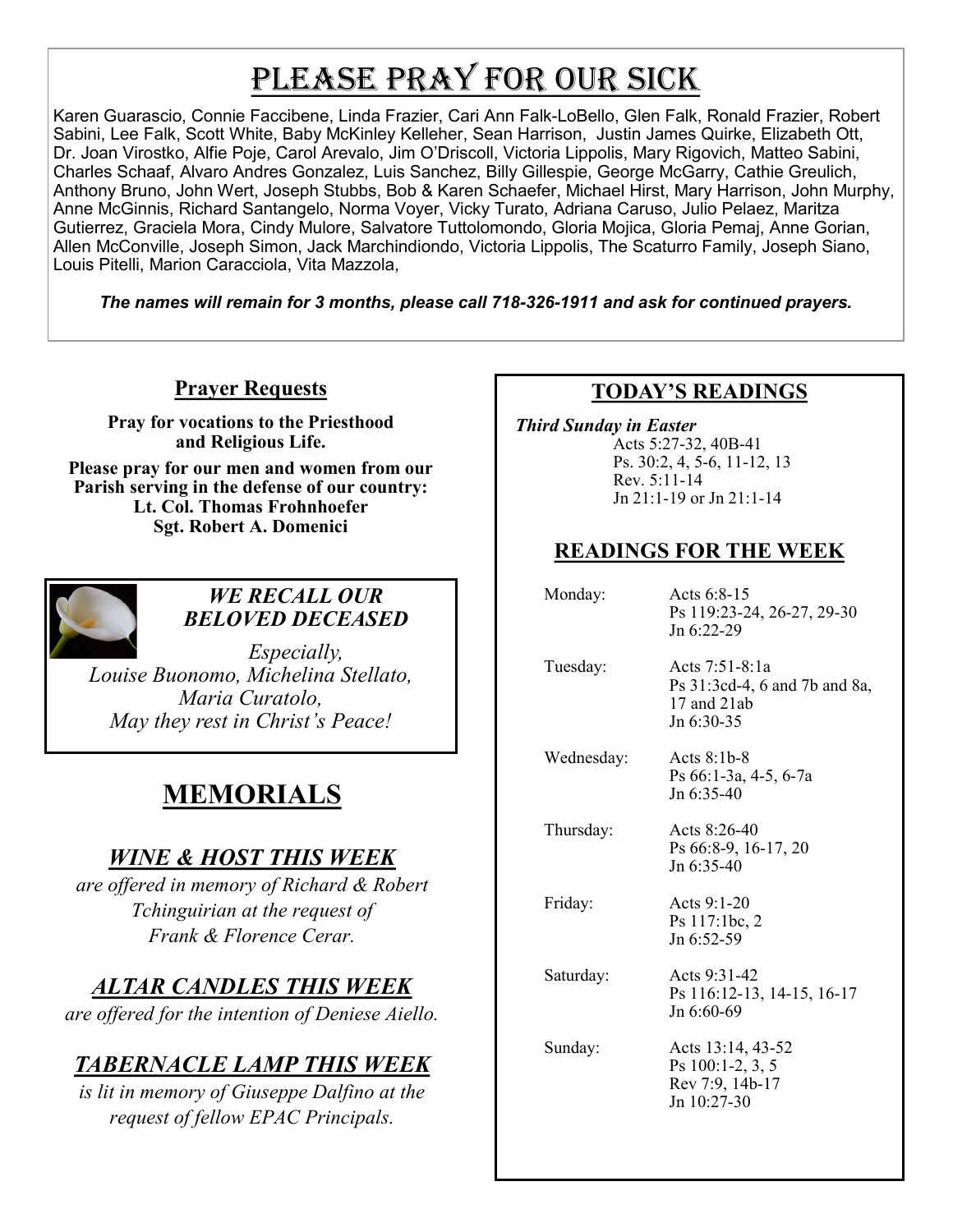#### **BOY SCOUT TROOP #119**

are looking for adult leaders for the troop. Volunteers must be of good character and enjoy interaction with children and adolescent boys. If interested, please call Charles Krzewski, **718-894-4099.**

#### **ST. MARGARET'S PARISHIONER NANCY MOTTO ENTERS CYO HALL OF FAME**

Induction Ceremony, Friday, May 31, 2019 at the Immaculate Conception Center. Mass is at 6:00 pm followed by cocktail hour at 7:00pm, dinner and ceremony follow at 8:00pm. Tickets are \$125 p/p and include cocktail hour, open bar and dinner. Discounts for reserved tables. For more information and reservations contact Annmarie Creighton, **718-281-9548, acreighton@diobrook.org or** John Postel, 917-584-4712, Stm\_volleyball@aol.com

#### **PARISH REGISTRATION**

 Very often, people come to the Rectory asking for a certificate or letter attesting to their being active members of our Parish. That's hard for us to do, if there is no record of their being registered.

 All families worshiping here at St. Margaret's are encouraged to register with the Rectory Offices. All you have to do is complete the following information and drop it into the collection basket. We'll take it from there.

| Name:    |        |
|----------|--------|
| Address: |        |
|          |        |
|          |        |
| Phone #: | $($ )- |
|          |        |



#### **MOTHER'S DAY NOVENA**

 God knows, moms can use our prayers. In former times, children gave their mothers a "spiritual bouquet" by praying Rosaries or offering up Communions or Masses for them, a beautiful way to remember and thank mom for all the love she'd shown us. We still can do that as adults.

 A novena of Masses will be celebrated May 12- 20 for the spiritual benefit of all mothers so enrolled. Use your special envelopes or the envelopes provided in church to enroll your mother, whether living or deceased, in your own spiritual bouquet.

 Also, some spiritual Mothers Day cards are available in the Gift Shop. See the ad on page 5 for store hours.

 And don't forget our Mother, Mary! Pray the Rosary every day.

#### **"THE EUCHARIST"**

 We will offer a presentation of Bishop Barron's DVD series on the Eucharist, during the weeks of May 6, 13, and 20, (days and times to be announced).

 Bishop Barron examines three important aspects of this inexhaustibly rich Sacrament. The Eucharist as Sacred Meal, as Sacrifice, and as Real Presence. These elements unite us to our fellow Catholics in every sacred liturgy.

 The aim of this program is to increase understanding, promote reflection, and encourage practical action. Registration will take place in the church vestibule after Masses during this weekend May 4/5.

 Please consider listening to Bishop Barron speak on the beauty and importance of the Sacrament of the Eucharist, the Source and Summit of our lives as Catholics.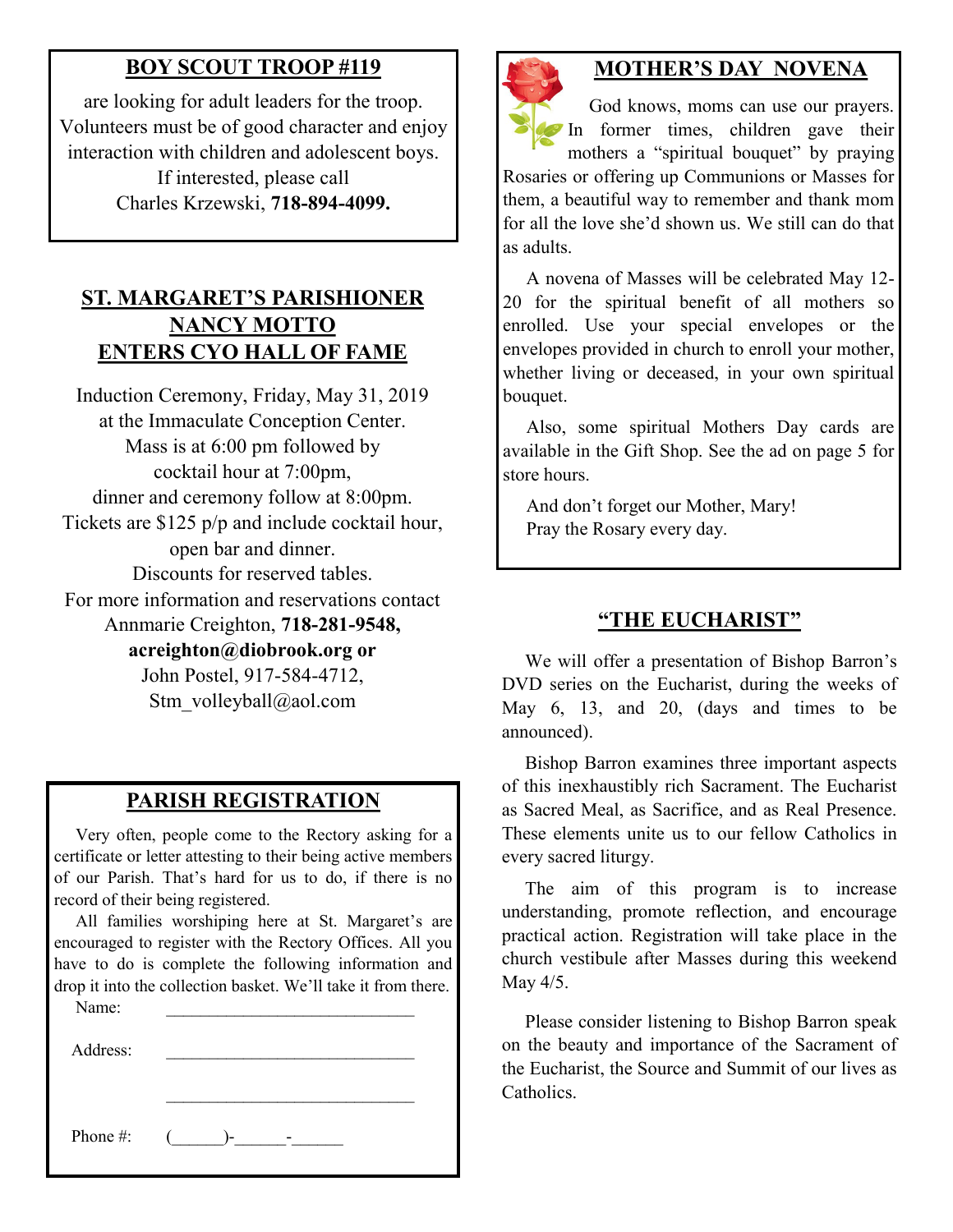# **~ St. Margaret Gift Shop ~**

Wednesdays, 12:00 - 4:00 pm Saturdays, 4:00 - 5:00 pm and Sundays, 9:00 am - 1:00 pm

We have a selection of religious goods: Rosaries - Medals - Gifts Crucifixes - Statues - Bibles other books **AND MORE!**

If we don't have it, we'll try to get it for you. The Gift Shop is located in the rectory. Please use the red side door in the parking lot. If the door is closed, please knock.

Contact us: **StMargGiftShop@yahoo.com**

### *~ Use Your Envelopes ~*

 Please use your donation envelopes. We send out over 900 each mailing, costing the Parish (you!) several hundred dollars each time, but it appears that less than one sixth are being used. We cannot issue annual donation statements for tax purposes unless we have information provided on the envelopes.

 *Families who do not use their envelopes will be deleted from the mailings during 2019.*

### **ANNUAL CATHOLIC APPEAL**

 Our 2019 Annual Catholic Appeal continues to grow. So far, 97 families have pledged \$33,443 toward our goal of \$65,897. We're now over the 50% mark, thanks for your generosity.

 This is a Parish effort. Please donate as your means allow, but give something. Use the envelopes mailed to you or available in church *to send your donation directly to the Appeals office.* 

 **All funds donated for this Campaign are used only for the service of the people of our parish and Diocese.**

## **~ Monthly Memorial Mass ~**

 A **bi-lingual (English and Italian) memorial Mass with music** is celebrated each month for the repose of the souls of those who were buried from our church during the preceding month.

 While we no longer celebrate private memorial Masses, families who wish to have an annual or "month's mind" Mass offered for a loved one can join in this monthly celebration. Please contact the Rectory at 718-326-1911 to make the arrangements.

 **The next memorial Mass will be celebrated at 11:45 am. Saturday May 18.** 



#### **THE ST. VINCENT FOOD PANTRY**

 is located in the Convent 66-25 79th Place

#### **The Pantry is open every WEDNESDAY AND SATURDAY from 10:00 am to 12:00 Noon.**

*Our Food Pantry is in need of coffee, bottled juice, cooking oil, mayo, sugar, canned fruit, Chef Boy-ardee products.* 

*As always, thank you for your generosity!*

#### **UPCOMING BLOOD DRIVE**

 St. Margaret Parish has sponsored many very successful Blood Donation Drives in the past. There is still a **CRITICAL BLOOD SHORTAGE** and the New York Blood Center is asking for our help. St. Margaret Parish will be sponsoring a **BLOOD DRIVE** on **Sunday, June 2, 2019** from 9:00am until 3:00pm in the Parish Hall. To ensure that you will be able to donate blood, please remember to include foods rich in iron in your diet and to eat a good meal and drink plenty of fluids before you come.

 St. Margaret Parish blood donors have given the gift of life so generously in the past. **In 2018, a record 339 units of blood were collected at the St. Margaret Parish Blood Drives.** Please help us to keep up the good work. Mark your calendar and plan on helping patients in need by making a blood donation once again. For more information and/or to make an appointment, please email **parishcalendar@aol.com**